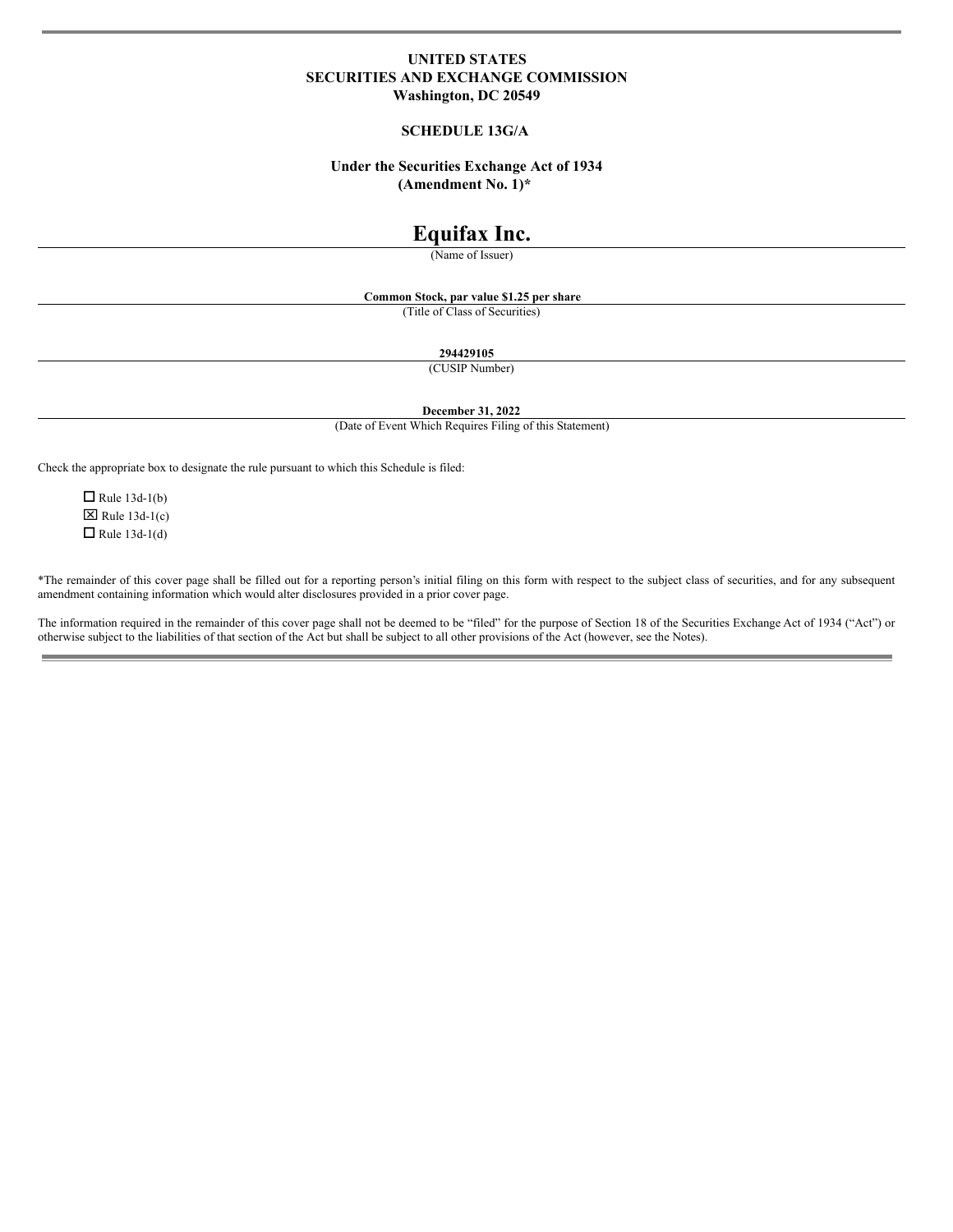|  | <b>CUSIP No. 294429105</b> |
|--|----------------------------|
|--|----------------------------|

| $\mathbf{1}$   | NAME OF REPORTING PERSONS                                                              |                                      |                                                              |  |  |
|----------------|----------------------------------------------------------------------------------------|--------------------------------------|--------------------------------------------------------------|--|--|
|                |                                                                                        | Generation Investment Management LLP |                                                              |  |  |
| $\overline{2}$ | CHECK THE APPROPRIATE BOX IF A MEMBER OF A GROUP<br>$(a)$ $\square$<br>$(b)$ $\square$ |                                      |                                                              |  |  |
| $\overline{3}$ | <b>SEC USE ONLY</b>                                                                    |                                      |                                                              |  |  |
|                |                                                                                        | CITIZENSHIP OR PLACE OF ORGANIZATION |                                                              |  |  |
| $\overline{4}$ | <b>England</b> and Wales                                                               |                                      |                                                              |  |  |
|                |                                                                                        |                                      | <b>SOLE VOTING POWER</b>                                     |  |  |
|                |                                                                                        | 5                                    | 15,917                                                       |  |  |
|                | <b>NUMBER OF</b><br><b>SHARES</b>                                                      |                                      | <b>SHARED VOTING POWER</b>                                   |  |  |
|                | <b>BENEFICIALLY</b><br><b>OWNED BY</b>                                                 | 6                                    | 2,184,718                                                    |  |  |
|                | <b>EACH</b><br><b>REPORTING</b>                                                        | $\overline{7}$<br>8                  | <b>SOLE DISPOSITIVE POWER</b>                                |  |  |
|                | <b>PERSON</b>                                                                          |                                      | 15,917                                                       |  |  |
|                | <b>WITH</b>                                                                            |                                      | SHARED DISPOSITIVE POWER                                     |  |  |
|                |                                                                                        |                                      | 2,184,718                                                    |  |  |
| 9              |                                                                                        |                                      | AGGREGATE AMOUNT BENEFICIALLY OWNED BY EACH REPORTING PERSON |  |  |
|                | 2,200,635                                                                              |                                      |                                                              |  |  |
| 10             | CHECK IF THE AGGREGATE AMOUNT IN ROW (9) EXCLUDES CERTAIN SHARES<br>$\Box$             |                                      |                                                              |  |  |
|                |                                                                                        |                                      |                                                              |  |  |
| 11             | PERCENT OF CLASS REPRESENTED BY AMOUNT IN ROW (9)                                      |                                      |                                                              |  |  |
|                | 1.80%                                                                                  |                                      |                                                              |  |  |
| 12             | TYPE OF REPORTING PERSON                                                               |                                      |                                                              |  |  |
|                | IA                                                                                     |                                      |                                                              |  |  |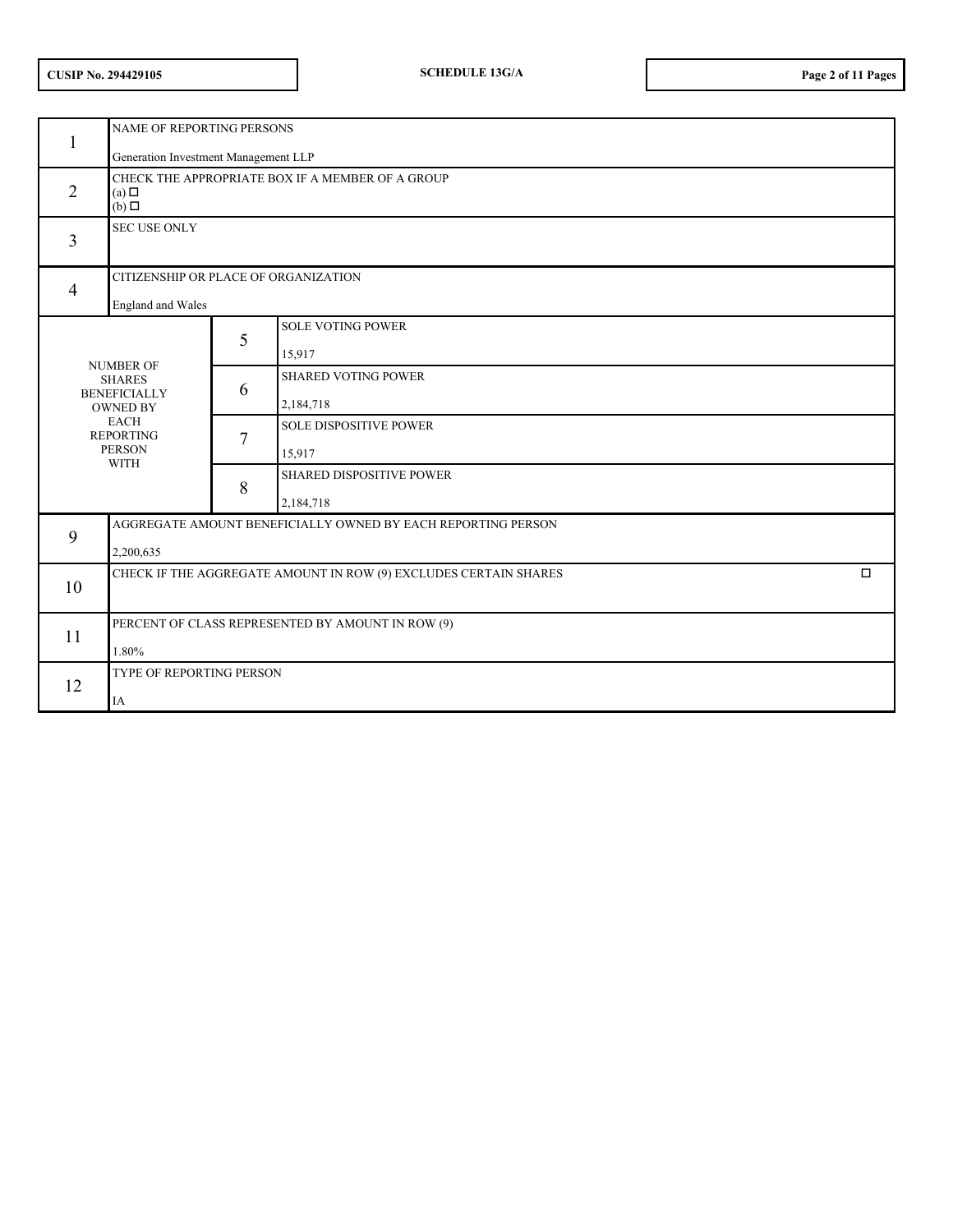|  | <b>CUSIP No. 294429105</b> |
|--|----------------------------|
|--|----------------------------|

| 1              | NAME OF REPORTING PERSONS                                                                                                       |                                         |                                               |  |  |
|----------------|---------------------------------------------------------------------------------------------------------------------------------|-----------------------------------------|-----------------------------------------------|--|--|
|                |                                                                                                                                 | Generation Investment Management US LLP |                                               |  |  |
| $\overline{2}$ | CHECK THE APPROPRIATE BOX IF A MEMBER OF A GROUP<br>$(a)$ $\square$<br>$(b)$ $\square$                                          |                                         |                                               |  |  |
| 3              | <b>SEC USE ONLY</b>                                                                                                             |                                         |                                               |  |  |
|                |                                                                                                                                 |                                         | CITIZENSHIP OR PLACE OF ORGANIZATION          |  |  |
| $\overline{4}$ | Delaware                                                                                                                        |                                         |                                               |  |  |
|                |                                                                                                                                 | 5                                       | <b>SOLE VOTING POWER</b><br>$\mathbf{0}$      |  |  |
|                | <b>NUMBER OF</b><br><b>SHARES</b><br><b>BENEFICIALLY</b><br><b>OWNED BY</b><br><b>EACH</b><br><b>REPORTING</b><br><b>PERSON</b> |                                         | <b>SHARED VOTING POWER</b><br>1,079,806       |  |  |
|                |                                                                                                                                 |                                         | <b>SOLE DISPOSITIVE POWER</b><br>$\mathbf{0}$ |  |  |
| <b>WITH</b>    |                                                                                                                                 | 8                                       | SHARED DISPOSITIVE POWER<br>1,079,806         |  |  |
| 9              | AGGREGATE AMOUNT BENEFICIALLY OWNED BY EACH REPORTING PERSON<br>1,079,806                                                       |                                         |                                               |  |  |
| 10             | CHECK IF THE AGGREGATE AMOUNT IN ROW (9) EXCLUDES CERTAIN SHARES<br>$\Box$                                                      |                                         |                                               |  |  |
| 11             | PERCENT OF CLASS REPRESENTED BY AMOUNT IN ROW (9)<br>.89%                                                                       |                                         |                                               |  |  |
| 12             | TYPE OF REPORTING PERSON<br>IA                                                                                                  |                                         |                                               |  |  |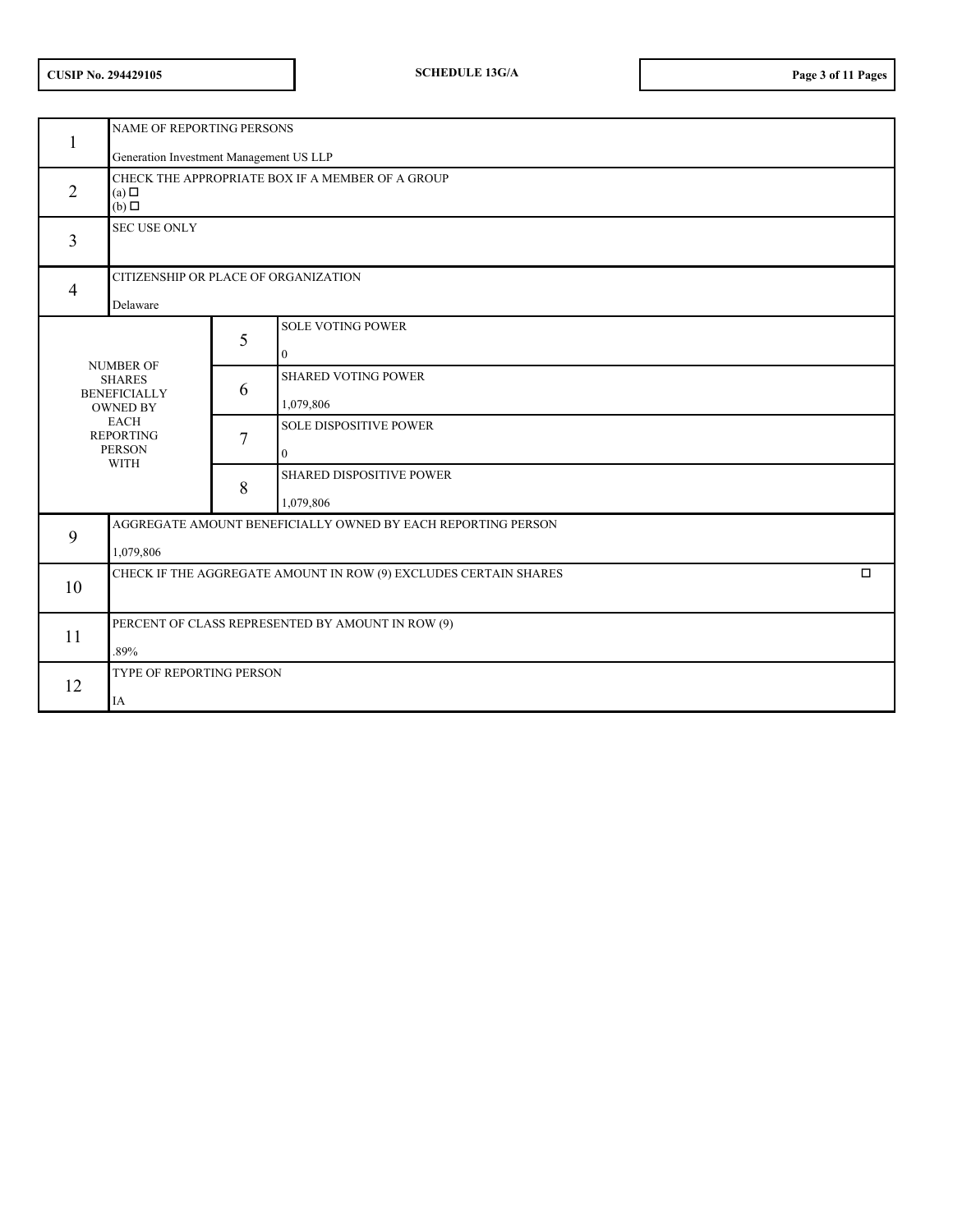|  | <b>CUSIP No. 294429105</b> |
|--|----------------------------|
|--|----------------------------|

| 1              | NAME OF REPORTING PERSONS                                                                                                       |   |                                                 |  |
|----------------|---------------------------------------------------------------------------------------------------------------------------------|---|-------------------------------------------------|--|
| $\overline{2}$ | Generation IM Fund plc<br>CHECK THE APPROPRIATE BOX IF A MEMBER OF A GROUP<br>$(a)$ $\square$<br>$(b)$ $\square$                |   |                                                 |  |
| 3              | <b>SEC USE ONLY</b>                                                                                                             |   |                                                 |  |
| $\overline{4}$ | CITIZENSHIP OR PLACE OF ORGANIZATION<br>Ireland                                                                                 |   |                                                 |  |
|                |                                                                                                                                 | 5 | <b>SOLE VOTING POWER</b><br>$\mathbf{0}$        |  |
|                | <b>NUMBER OF</b><br><b>SHARES</b><br><b>BENEFICIALLY</b><br><b>OWNED BY</b><br><b>EACH</b><br><b>REPORTING</b><br><b>PERSON</b> |   | <b>SHARED VOTING POWER</b><br>665,798           |  |
|                |                                                                                                                                 |   | <b>SOLE DISPOSITIVE POWER</b><br>$\overline{0}$ |  |
| <b>WITH</b>    |                                                                                                                                 | 8 | SHARED DISPOSITIVE POWER<br>665,798             |  |
| 9              | AGGREGATE AMOUNT BENEFICIALLY OWNED BY EACH REPORTING PERSON<br>665,798                                                         |   |                                                 |  |
| 10             | CHECK IF THE AGGREGATE AMOUNT IN ROW (9) EXCLUDES CERTAIN SHARES<br>$\Box$                                                      |   |                                                 |  |
| 11             | PERCENT OF CLASS REPRESENTED BY AMOUNT IN ROW (9)<br>.55%                                                                       |   |                                                 |  |
| 12             | TYPE OF REPORTING PERSON<br>CO                                                                                                  |   |                                                 |  |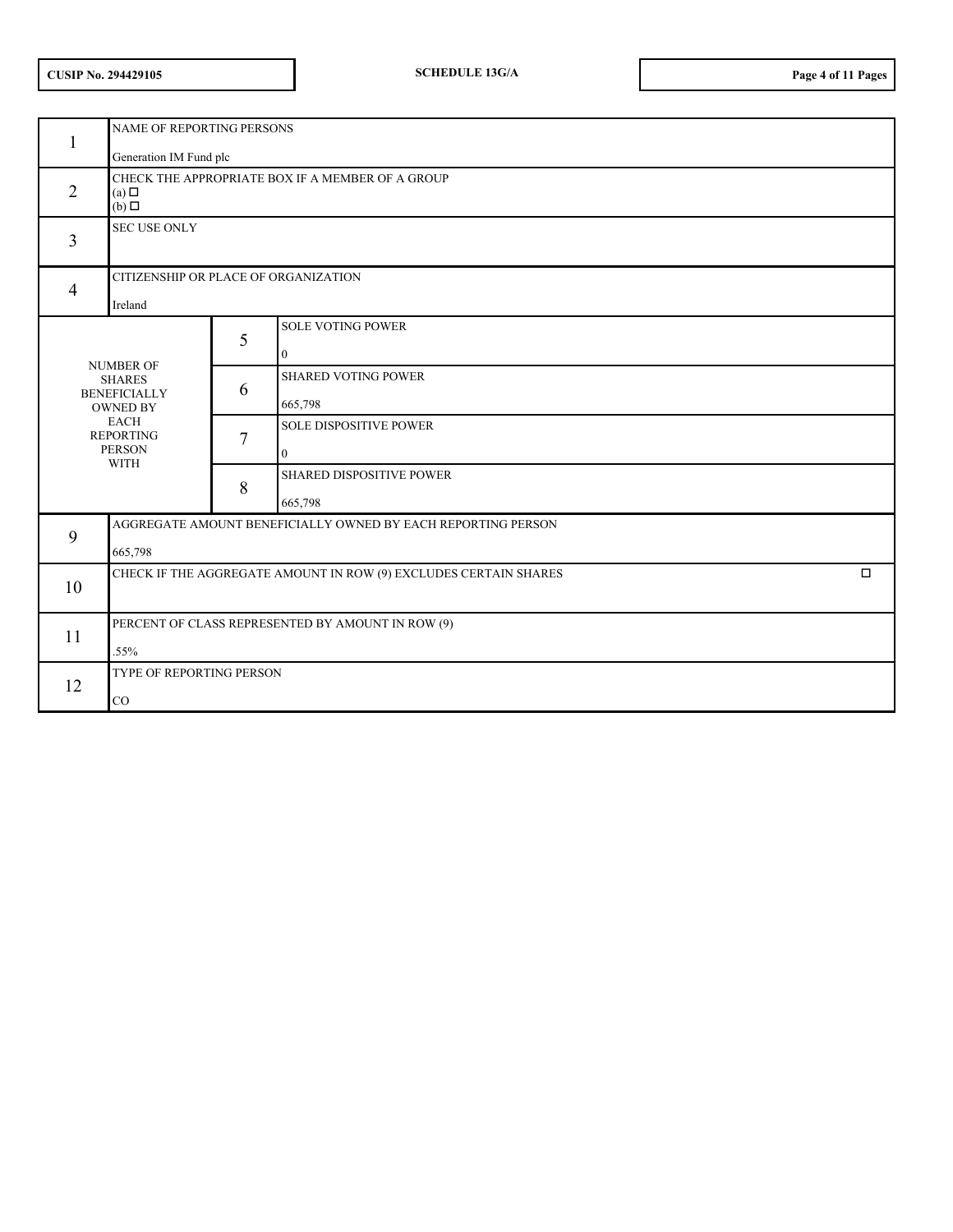| <b>CUSIP No. 294429105</b> |  |
|----------------------------|--|
|----------------------------|--|

| 1                                                               | NAME OF REPORTING PERSONS                                                              |                                      |                                               |  |  |
|-----------------------------------------------------------------|----------------------------------------------------------------------------------------|--------------------------------------|-----------------------------------------------|--|--|
|                                                                 |                                                                                        | Generation IM Global Equity Fund LLC |                                               |  |  |
| 2                                                               | CHECK THE APPROPRIATE BOX IF A MEMBER OF A GROUP<br>$(a)$ $\square$<br>$(b)$ $\square$ |                                      |                                               |  |  |
| 3                                                               | <b>SEC USE ONLY</b>                                                                    |                                      |                                               |  |  |
|                                                                 |                                                                                        |                                      | CITIZENSHIP OR PLACE OF ORGANIZATION          |  |  |
| $\overline{4}$                                                  | Delaware                                                                               |                                      |                                               |  |  |
|                                                                 |                                                                                        | 5                                    | <b>SOLE VOTING POWER</b><br>$\overline{0}$    |  |  |
|                                                                 | <b>NUMBER OF</b><br><b>SHARES</b><br><b>BENEFICIALLY</b><br><b>OWNED BY</b>            |                                      | <b>SHARED VOTING POWER</b><br>575,262         |  |  |
| <b>EACH</b><br><b>REPORTING</b><br><b>PERSON</b><br><b>WITH</b> |                                                                                        | 7                                    | <b>SOLE DISPOSITIVE POWER</b><br>$\mathbf{0}$ |  |  |
|                                                                 |                                                                                        | 8                                    | SHARED DISPOSITIVE POWER<br>575,262           |  |  |
| AGGREGATE AMOUNT BENEFICIALLY OWNED BY EACH REPORTING PERSON    |                                                                                        |                                      |                                               |  |  |
| 9                                                               | 575,262                                                                                |                                      |                                               |  |  |
| 10                                                              | CHECK IF THE AGGREGATE AMOUNT IN ROW (9) EXCLUDES CERTAIN SHARES<br>$\Box$             |                                      |                                               |  |  |
| 11                                                              | PERCENT OF CLASS REPRESENTED BY AMOUNT IN ROW (9)<br>.47%                              |                                      |                                               |  |  |
| 12                                                              | TYPE OF REPORTING PERSON<br>O <sub>O</sub>                                             |                                      |                                               |  |  |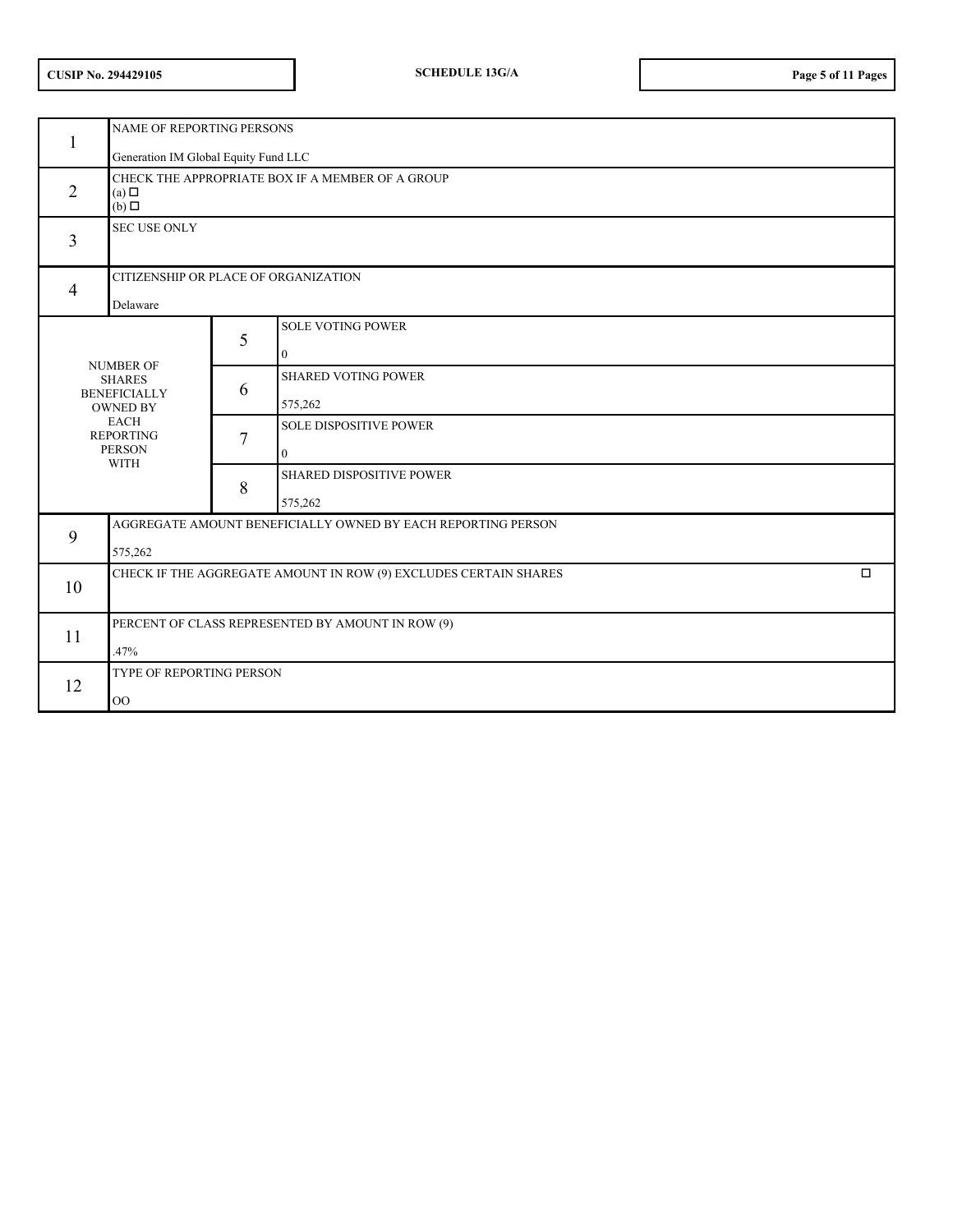### **Item 1. (a) Name of**

**Issuer**

Equifax Inc.

# **(b) Address of Issuer's Principal Executive Offices**

1550 Peachtree Street N.W.

Atlanta GA 30309

### **Item 2. (a) Name of Person Filing**

Generation Investment Management LLP;

Generation Investment Management US LLP;

Generation IM Fund plc; and

Generation IM Global Equity Fund LLC.

# **(b) Address of Principal Business Office, or, if none, Residence**

Generation Investment Management LLP: 20 Air Street, 7th floor, London, United Kingdom W1B 5AN.

Generation Investment Management US LLP: 555 Mission Street, Suite 3400, San Francisco, CA 94105.

Generation IM Fund plc: Georges Court, 54-62 Townsend Street, Dublin 2, Ireland.

Generation IM Global Equity Fund LLC: c/o 555 Mission Street, Suite 3400, San Francisco, CA 94105.

### **(c) Citizenship**

Generation Investment Management LLP – England and Wales

Generation Investment Management US LLP - Delaware

Generation IM Fund plc - Ireland

Generation IM Global Equity Fund LLC - Delaware

# **(d) Title of Class of Securities**

Common Stock, par value \$1.25 per share

# **(e) CUSIP No.:**

294429105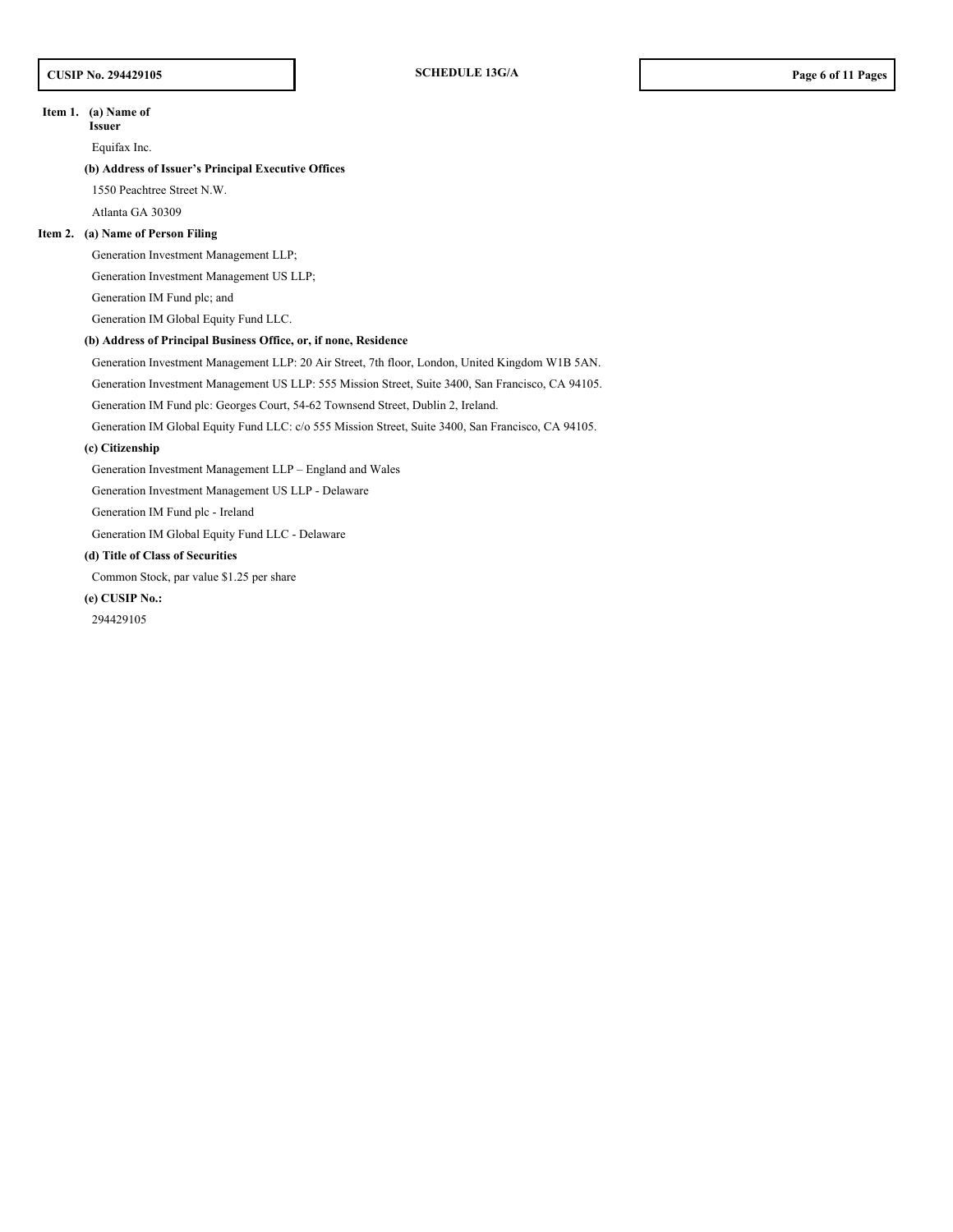### Item 3. If this statement is filed pursuant to §§240.13d-1(b) or 240.13d-2(b) or (c), check whether the person filing is a:

- (a)  $\Box$  Broker or dealer registered under section 15 of the Act (15 U.S.C. 78o);
- (b)  $\Box$  Bank as defined in section 3(a)(6) of the Act (15 U.S.C. 78c);
- (c)  $\Box$  Insurance company as defined in section 3(a)(19) of the Act (15 U.S.C. 78c);
- (d)  $\Box$  Investment company registered under section 8 of the Investment Company Act of 1940 (15 U.S.C. 80a-8);
- (e)  $\Box$  An investment adviser in accordance with §240.13d-1(b)(1)(ii)(E);
- (f)  $\Box$  An employee benefit plan or endowment fund in accordance with §240.13d-1(b)(1)(ii)(F);
- (g)  $\Box$  A parent holding company or control person in accordance with §240.13d-1(b)(1)(ii)(G);
- (h)  $\Box$  A savings associations as defined in Section 3(b) of the Federal Deposit Insurance Act (12 U.S.C. 1813);
- (i)  $\Box$  A church plan that is excluded from the definition of an investment company under section 3(c)(14) of the Investment Company Act of 1940 (15 U.S.C. 80a-3);
- (j)  $\Box$  A non-U.S. institution in accordance with §240.13d-1(b)(1)(ii)(J);
- (k)  $\Box$  A group, in accordance with §240.13d-1(b)(1)(ii)(K). If filing as a non-U.S. institution in accordance with §240.13d-1(b)(1)(ii)(J), please specify the type of institution: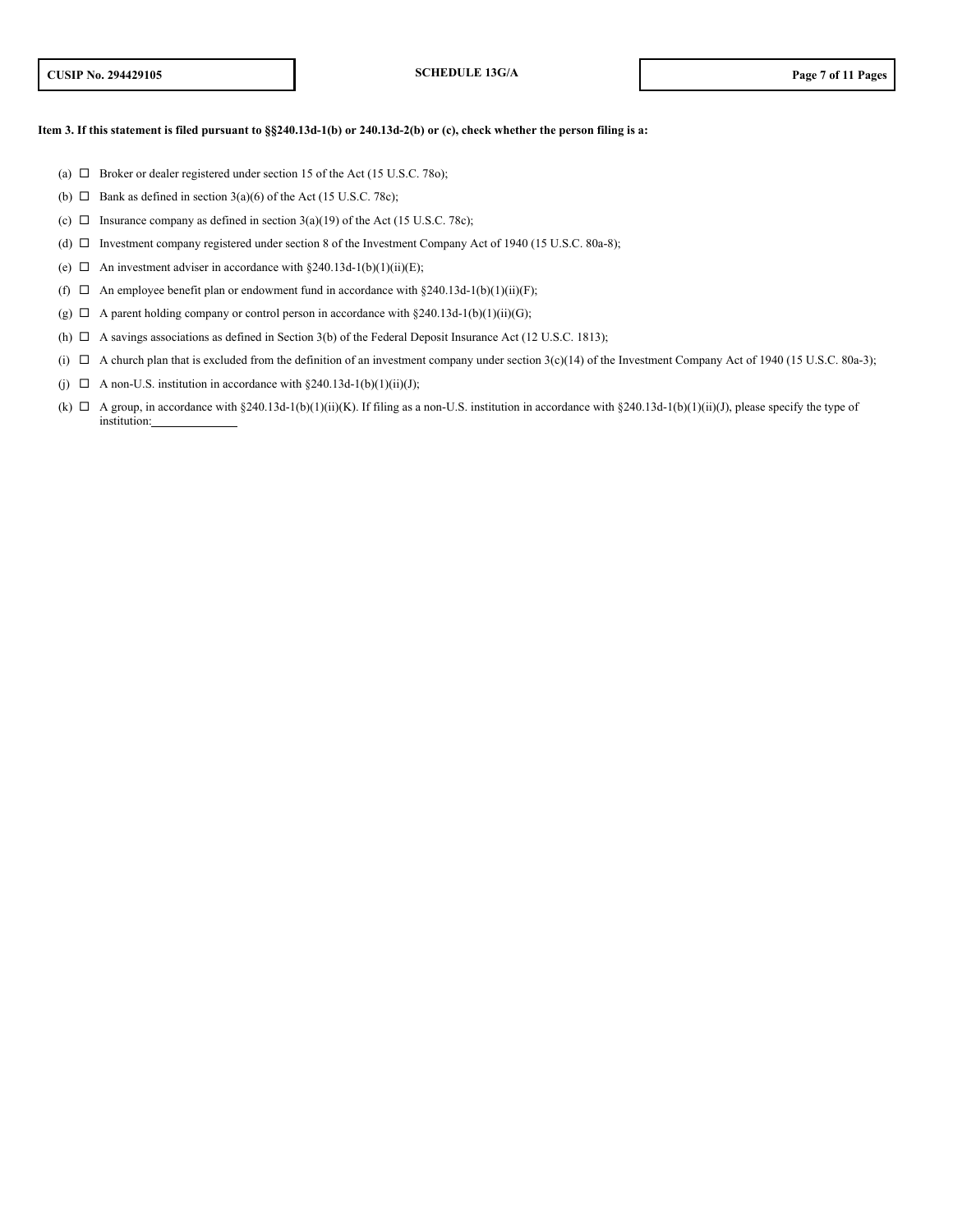#### **Item 4. Ownership**

Provide the following information regarding the aggregate number and percentage of the class of securities of the issuer identified in Item 1.

(a) Amount beneficially owned:

See the response(s) to Item 9 on the attached cover pages.

(b) Percent of class:

See the response(s) to Item 11 on the attached cover pages.

(c) Number of shares as to which the person has:

(i) Sole power to vote or to direct the vote: See the response(s) to Item 5 on the attached cover pages.

(ii) Shared power to vote or to direct the vote: See the response(s) to Item 6 on the attached cover pages.

(iii) Sole power to dispose or to direct the disposition of: See the response(s) to Item 7 on the attached cover pages.

(iv) Shared power to dispose or to direct the disposition of: See the response(s) to Item 8 on the attached cover pages.

#### **Item 5. Ownership of Five Percent or Less of a Class**

If this statement is being filed to report the fact that as of the date hereof the Reporting Person has ceased to be the beneficial owner of more than 5 percent of the class of securities, check the following:  $[X]$ 

### **Item 6. Ownership of More Than Five Percent on Behalf of Another Person**

Not Applicable

Item 7. Identification and Classification of the Subsidiary which Acquired the Security Being Reported on by the Parent Holding Company or Control Person

#### Not Applicable

#### **Item 8. Identification and Classification of Members of the Group**

Not Applicable

### **Item 9. Notice of Dissolution of Group**

Not Applicable

### **Item 10. Certification**

By signing below I certify that, to the best of my knowledge and belief, the securities referred to above were not acquired and are not held for the purpose of or with the effect of changing or influencing the control of the issuer of the securities and were not acquired and are not held in connection with or as a participant in any transaction having that purpose or effect.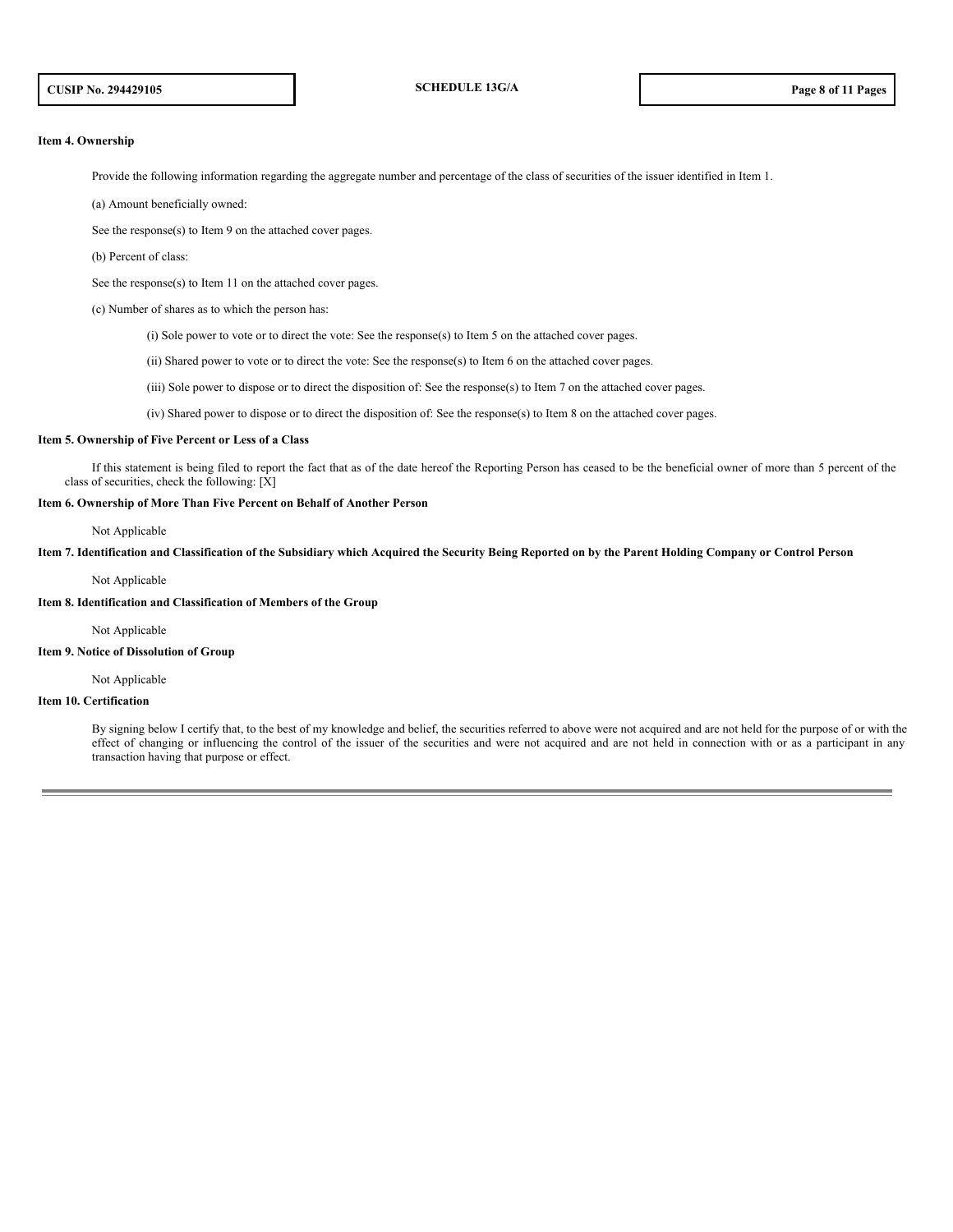# **SIGNATURE**

After reasonable inquiry and to the best of my knowledge and belief, I certify that the information set forth in this statement is true, complete and correct.

Dated: February 14, 2022

### **GENERATION INVESTMENT MANAGEMENT LLP**

By: /s/ Alexander Marshall Name: Alexander Marshall Title: General Counsel & Chief Compliance Officer

**GENERATION INVESTMENT MANAGEMENT US LLP** By: Generation Investment Management Services LLC Its: Partner

By: /s/ Ghessycka Lucien Bennett Name: Ghessycka Lucien Bennett Title: US Chief Compliance Officer

#### **GENERATION IM FUND PLC**

By: /s/ Flavia Lugangira Name: Flavia Lugangira Title: Director

# **GENERATION IM GLOBAL EQUITY FUND LLC**

By: /s/ Ghessycka Lucien Bennett Name: Ghessycka Lucien Bennett Title: US Chief Compliance Officer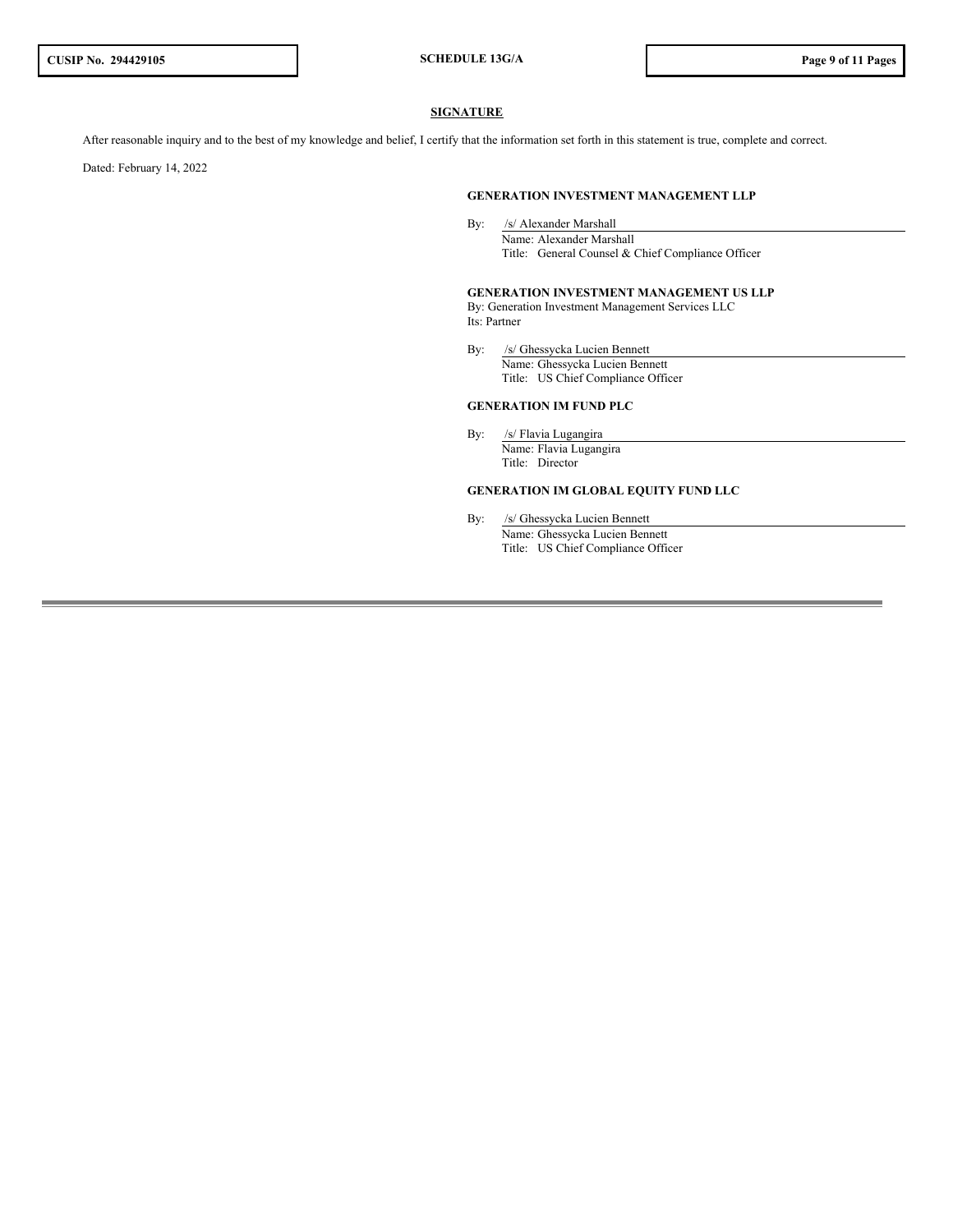# **INDEX TO EXHIBITS**

Exhibit No. Exhibit

99.1 Joint Filing Agreement